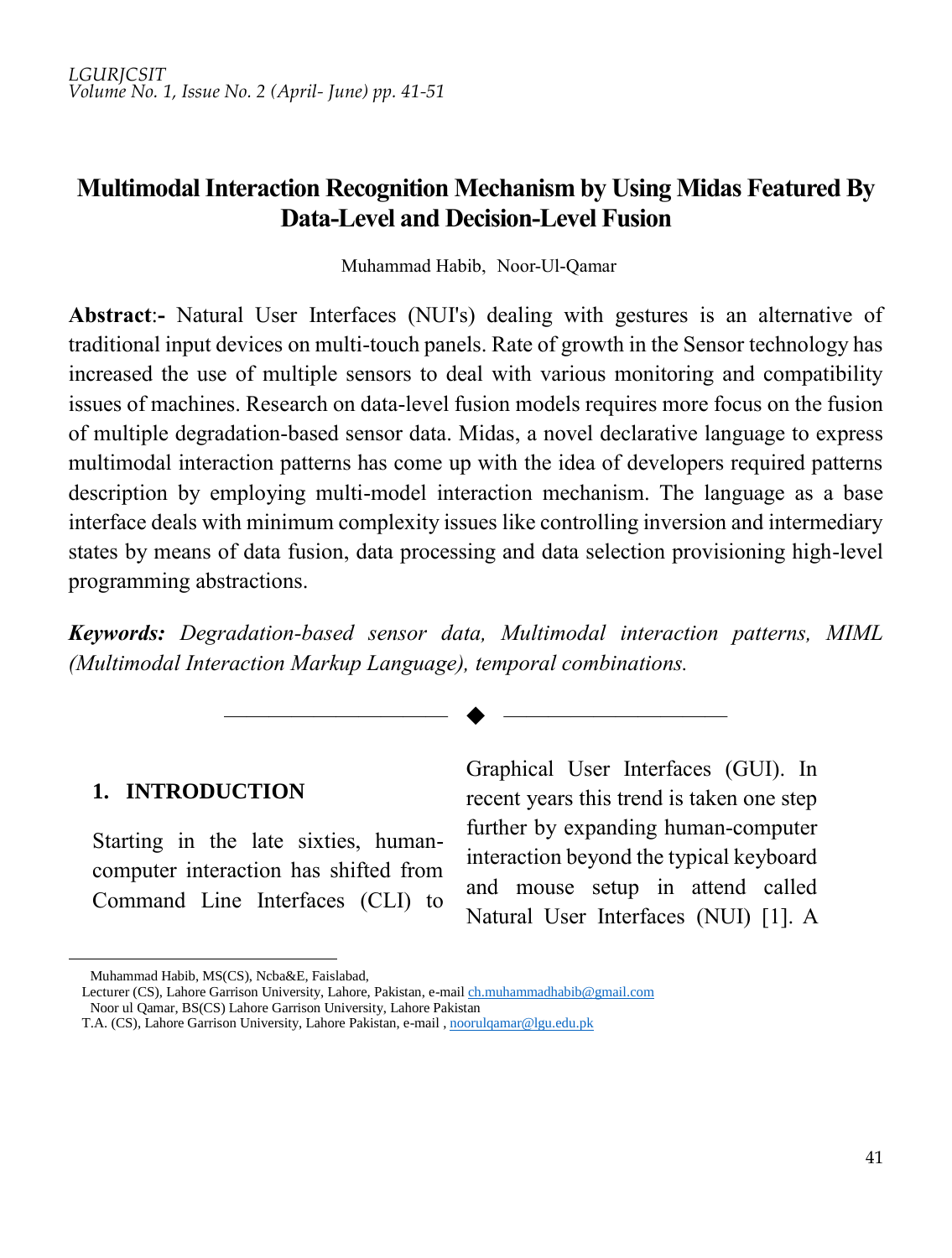NUI is an interaction methodology which incorporates human skills such as touch, sight and body movement to enable human-computer interaction. Many NUIs rely on interaction patterns that are also used in everyday life. For example a virtual deck of cards can be dealt by swiping towards players, as if performed with real cards on a table.

- *a. In a similar way, a baseball game with a NUI interface enables players to hit the ball by swinging their arms.*
- *b. New commodity hardware facilitates the expansion of NUI applications. Devices such as Apple's iPad*
- *c. HP's Sprout*
- *d. Microsoft's Pixel Sense*
- *e. Add a new dimension to human-computer interaction because one can touch, move and manipulate virtual digital objects in a natural way. Moreover, physical objects, in the form of tangibles, can be placed multi-touch table to initiate interaction.*

This paper is positioned at the crossroad of two major computer science domains, namely Human-Computer Interaction and Programming Language Design. This is due to the fact that the complexity to extract information coming from input devices is increasingly higher. Today's software-related limitations severely hinder the ability to experiment with novel interaction techniques. Additionally, the robustness of every day's use of these devices compared to traditional input methods decreases due to the inability to program user interface code at an adequate abstraction level. The goal of this research is to reduce the accidental complexity, the approach must facilitate the implementation of multimodal interaction patterns through high-level programming abstractions.

#### **2. RELATED WORK**

The World Wide Web Consortium's (W3C) Multimodal Architecture and Interfaces (MMI Architecture) standard serves as an architecture and communication protocol that enables a wide variety of independent modalities to be integrated into multimodal applications. By encapsulating the functionalities of modality components and requiring all controlling information for the Interaction Manager, the MMI architecture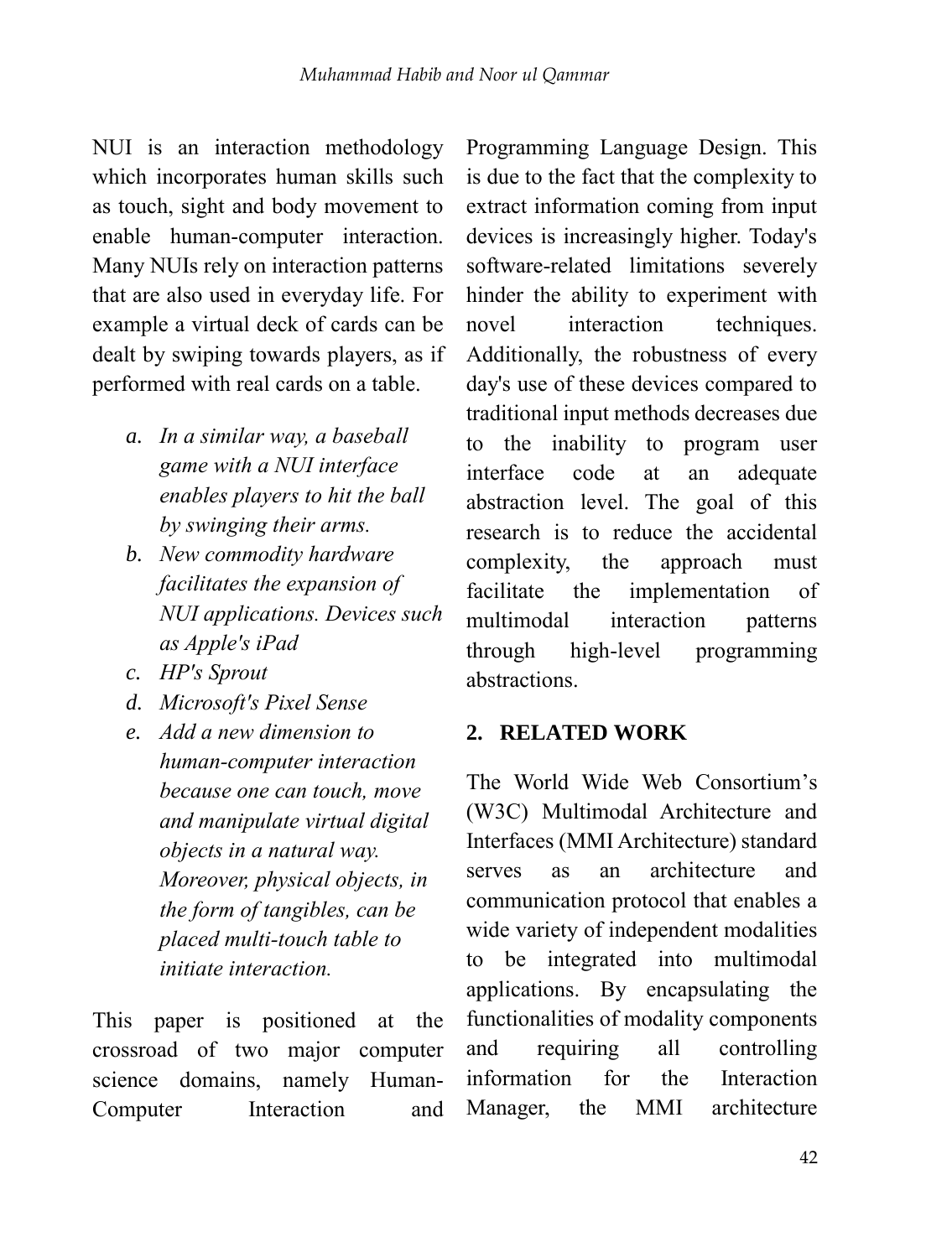simplifies the task of components integration through various sources [2].

According to the physical medium of communication the computer's ability to create prototypes of other media and their accumulation into a single technology was recognized to bring an end to any substantial differentiation. Digitization opens existing media and their previously distinct modes recombination with second-order manipulation under the technological environment of the computer with unique methods of encoding [3].

An NUI system has the capability to combine its events from other connected NUI devices which produce a standard output. The conversion of low level input data into high-level NUI events being stored in repository is possible through NUI adaptors. A behavioral analysis engine uses the stored events of NUI products by combining their output for users according to behavioral pattern rules. This engine makes use of NUI events for preparing the system to create and utilize new pattern rules [4].

A feature level fusion technique named Discriminant Correlation Analysis (DCA) incorporating class associations feature sets into the correlation analysis. DCA through maximization of effective feature fusion performs the pairwise correlations across the two feature sets and eliminates the betweenclass correlations by restricting the correlations within the classes. DCA is the first technique that takes class structures in feature fusion. Moreover, it can be employed in real-time applications and has low computational complexity [5].

### **3. METHODOLOGY**

To cope with the vast amount of lowlevel input events in soft real-time, the approach must facilitate an execution engine and react accordingly to the given multimodal descriptions. This includes dealing with segmentation (i.e. the process of extracting meaningful bits from continuous streams), and supporting overlapping matches (i.e. where input data can be shared between multiple multimodal descriptions).

To fuse low-level data with high-level data, the approach must facilitate crosslevel multimodal fusion. Therefore it is stimulating due to the fact that lowlevel data and high-level data operate at die rent frequency rates. Additionally, the approach must integrate with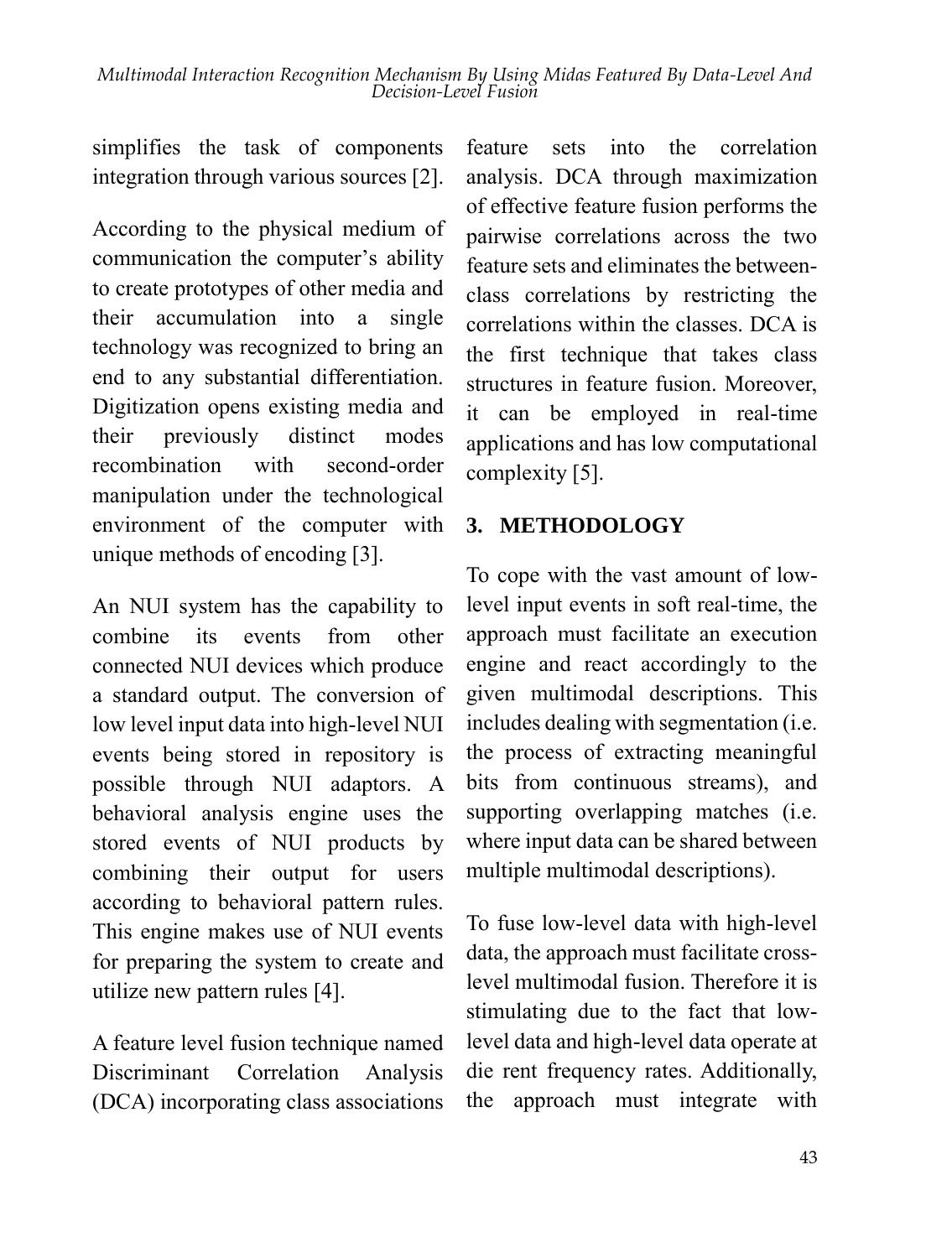existing fusion processes, such as feature extractors, in order to reuse existing specialized methods with a small amount of development. The paper explains a quick development method for multi-modal dialogue system by applying MIML (Multimodal Interaction Markup Language). The MIML describes the dialogue patterns communicating between interactive agents and human. This language is featured by threelayered description of agent-based interactive systems as "device dependent realization" "task level description", and "interaction description". Several advantages of describing model extension, high-level interaction and compatibility are also a provision of this language [6].

#### *3.1. Multimodal Concerns:*

In their research, Leanne et al. express four important concerns a fusion engine needs to deal with probabilistic input, multiple and temporal combinations, adaptation to context, tasks and users, and error handling. In the following, we elaborate on these four concerns.

Probabilistic input Traditional applications rely on deterministic events such as keystrokes or mouse

clicks. However, in most multimodal solutions developers rely on sensor information that should be interpreters. This interpretation needs to deal with a high degree of uncertainty due to sensor noise, such as background noise or convoluted image frames. Multimodal frameworks aim to reduce this uncertainty by ignoring noise, allowing relaxation parameters (such as spatial approximation via inter-19 Multimodal Interactional) or by embedding probabilistic information within the events. Dealing with probabilistic input is therefore a key concern for multimodal fusion engines.

## *3.2. Multiple and Temporal Combinations:*

The CASE model is used to classify multiple and temporal combinations from a machine point of view. The CASE model categorizes die rent usage of modalities in concurrent, alternate, synergistic and exclusive. The concurrent category is dined as the parallel use of modalities without the need for time synchronization between the two modalities. If this information is combined such as the fusion of audio input with lip information to increase recognition rates the fusion process is synergistic. In the alternate category,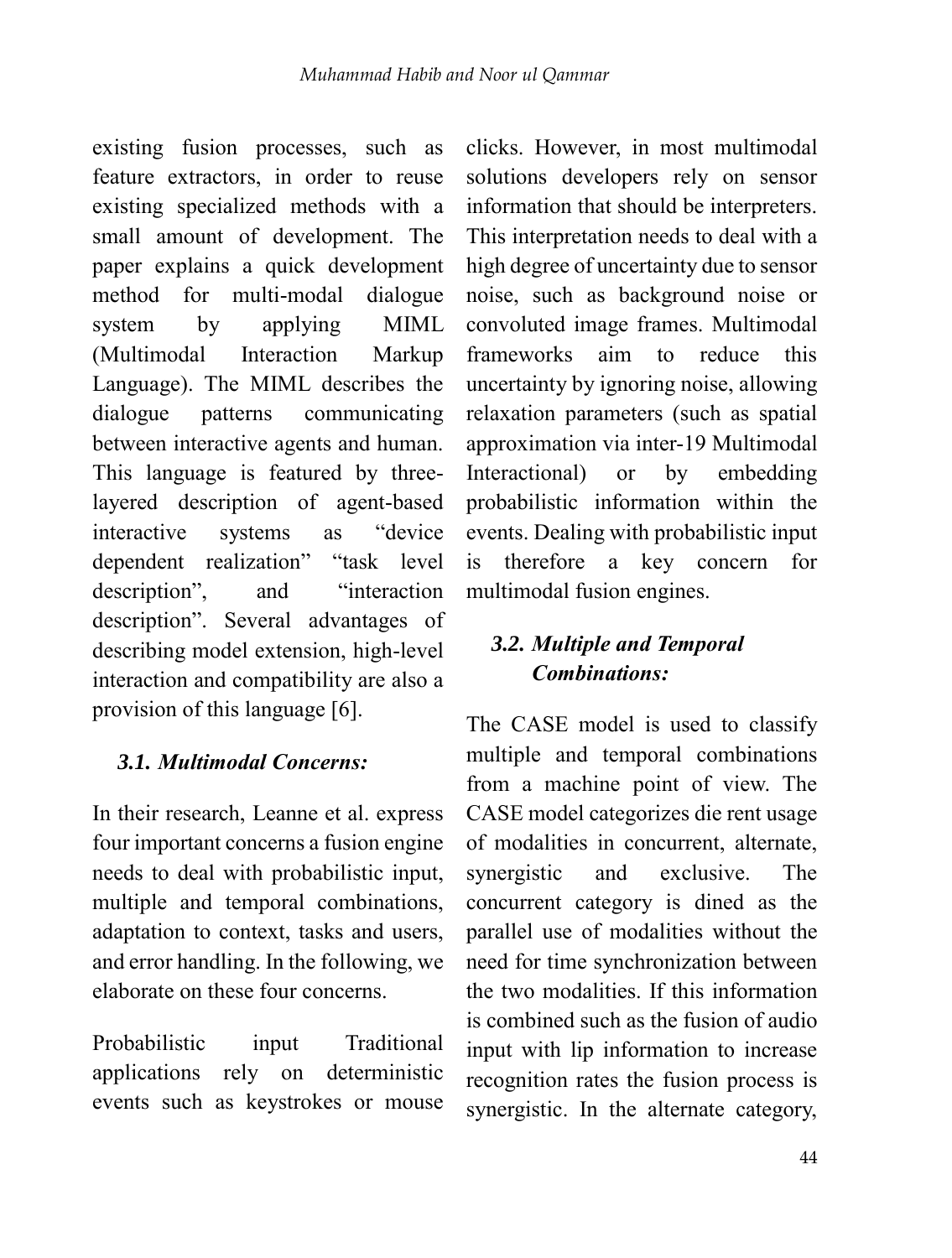modalities are used in a sequential manner and information will be fused when the interaction is completed. An example is shown by Kuiper's et al. the user can enter text in natural language with word References (for instance the user types \what is the size of this disk?"), then clicks with the mouse on the graphical object representing a physical disk. Like users cannot turn the page via a swipe gesture while actively writing notes with the pen. Without exclusiveness, a moving palm on the touch interface might accidentally trigger the swipe gesture.

From a human perspective, the CARE properties characterize and assess the usability and fusion in multimodal interaction. Complementary modalities are used when an interaction is best achieved with two or more combined modalities. This allows for a more natural interaction such as using speech and pointing at the same time. The assignment property indicates the absence of a choice. The user is forced to use a single modality to reach their goal. On the other hand, when two modalities with the same expressiveness are required to be used to achieve one goal, we talk about redundancy. This can be used to limit

unintentional actions, for example to delete a movie on a smart TV requires a voice command and of the head nodding. Fusion engines should support the CASE and CARE properties to deal with various multimodal scenarios, however this requires the ability to express advanced temporal relations between multiple input sources. Adaptation to context, tasks and users Adaptation to context can be an important factor to increase recognition rates.

### *3.3. Multimodal Fusion Levels:*

The problem in the modeling of multimodal interaction using markup languages is mentioned keeping in view of the analysis of the multimodal interaction description languages. Four various roles including configuration, teaching, communication and modeling targeted by this language along with nine guidelines implied at multimodal interaction description are specified in the research [7].

Gesture might be different, clues might be used (such as the gaze direction) or a lower threshold can be used to activate commands when the user is increasingly nervous. In order to deal with these adaptations, fusion engines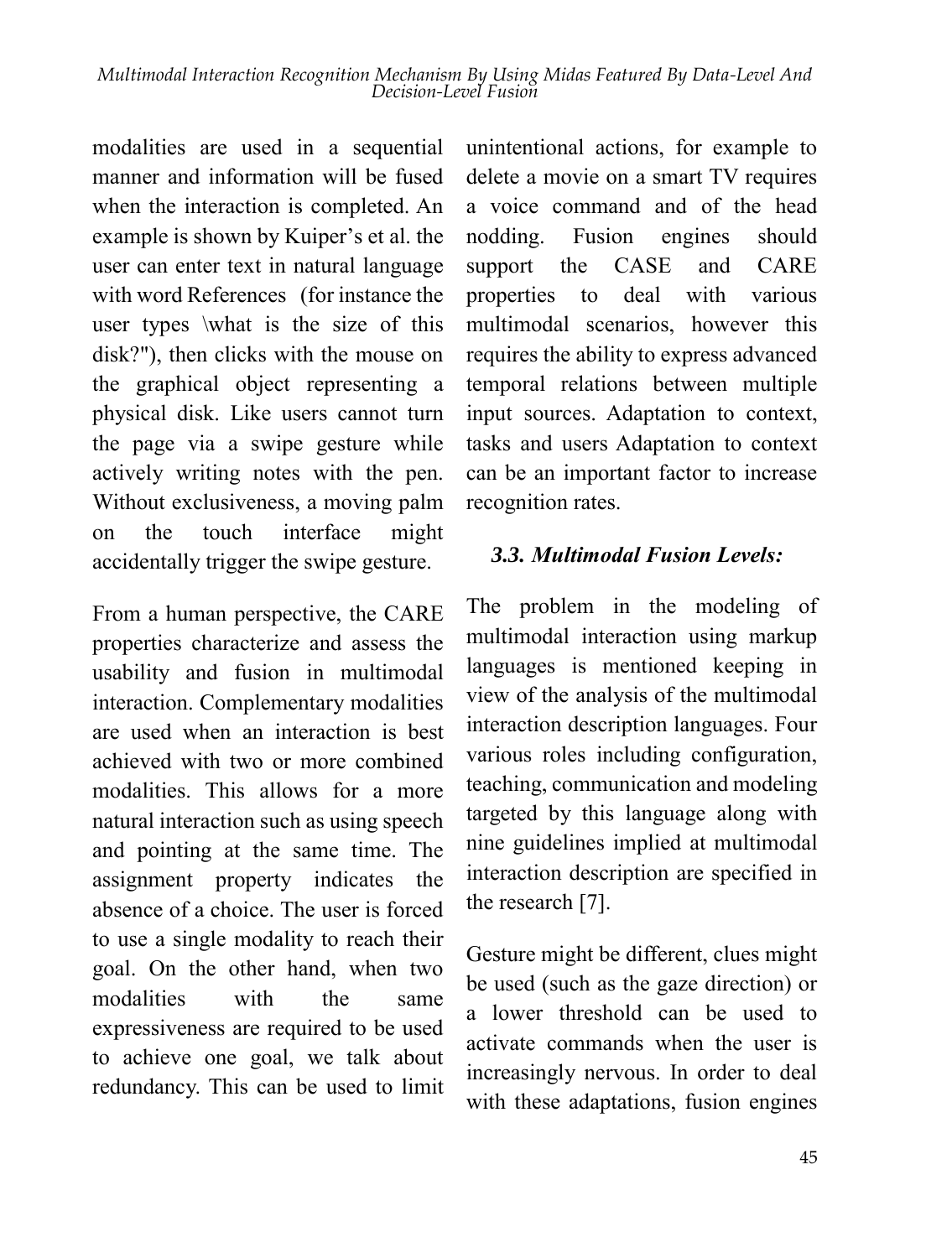require access to application-level information and need to react to inferred cues from other modality input.

# *3.4. Multimodal Interaction for Language Processing:*

Error handling Multimodal frameworks aid developers to handle input containing noise and missing information. However, obtaining errorfree results will be very hard. This is also the case for human-to-human interaction. Therefore multimodal solutions should provide mechanisms to correct mistakes and learn from them. The previously mentioned multimodal concerns span the entire fusion process. However, the transformation of low-level input data to high-level semantic information is complex and typically happens in multiple stages. Sharma et al. distinguish three levels of abstraction to characterize multimodal input data fusion: data-level fusion, feature-level fusion decision-level fusion. In this section, we present these different levels with some classic use cases.

### *3.5. Data-Level Fusion:*

Data-level fusion focuses on the fusion

of identical or tightly linked types of multimodal data. The goal is to (1) remove the excess of noise (2) provide feature candidates (3) provision in a real-time manner. This is challenging due to the fact that information continuously arrives at a high frequency. Data-level fusion requires to initiate raw data processing of noise leering and it rarely deals with the data semantics. Fusion of two streamed videos to extract the depth map of the scenes by limiting it from different angles. Some efforts on developing decision and feature-level and prognostic fusion methodologies, the development of "data-level" fusion models has a low scale contribution in the research and modelling [8].

### *3.6. Decision-Level Fusion:*

Decision-level fusion focuses on deriving interpretations based on semantic information. It is the most versatile kind of multimodal fusion, as it can correlate information coming from loosely coupled modalities, such as speech and gestures. The wellknown put that there example by Bolt fuses speech input such as \that" and \there" with pointing information to identify an object and a new location. Decision-level multimodal fusion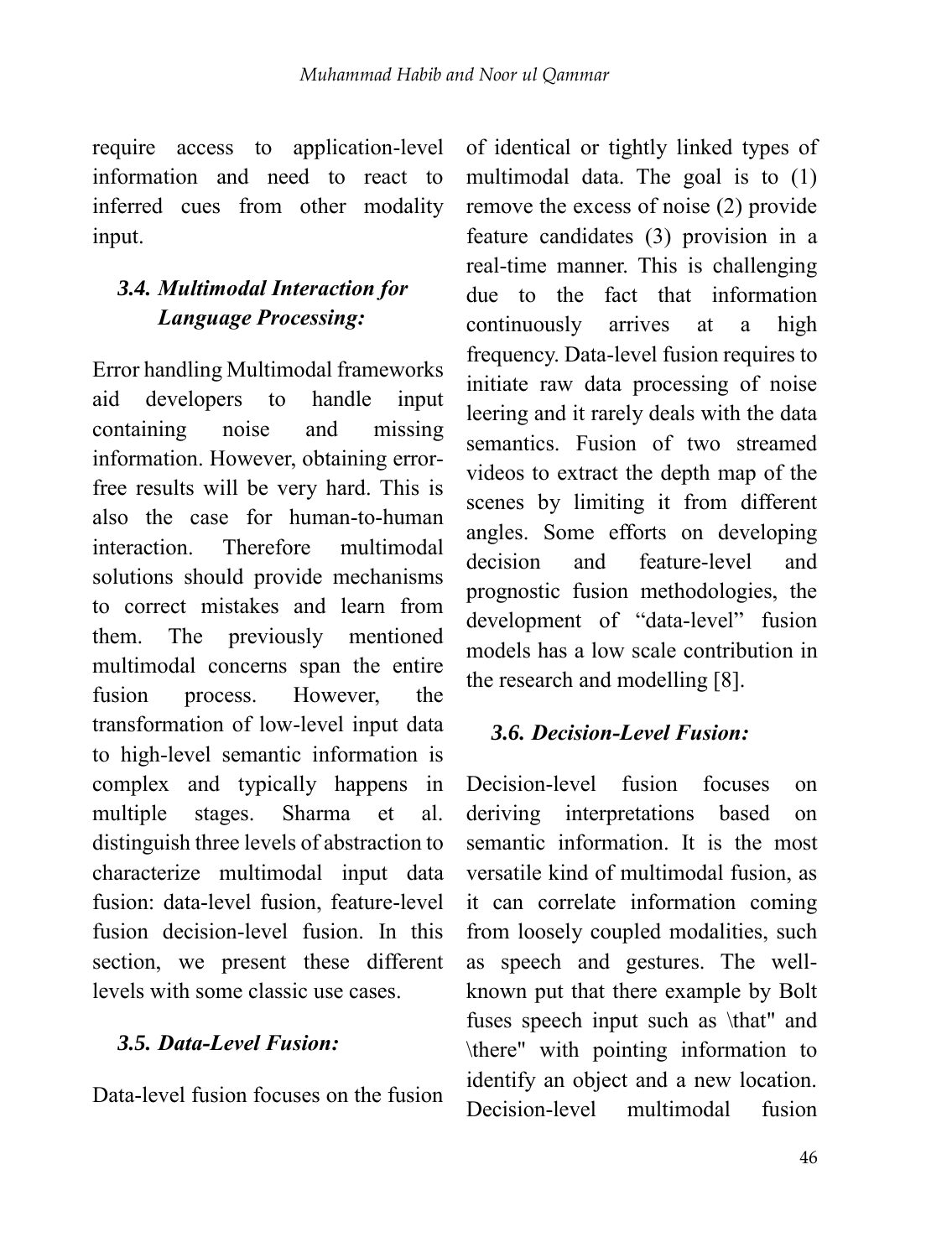includes merging high-level information obtained by data- and feature-level fusion as well as modelling human-computer dialogues. Decision-level fusion is assumed to be highly resistant to noise and failures by relying on the quality of previous processing steps. Therefore, the information that is available for decision-level fusion algorithms may be incomplete or distorted.

# *3.7. Criteria for Expressing Multi-Level:*

In this dissertation we focus on a fusion framework with both high-level programming language and architectural support. Multimodal programming languages are designed to support developers in specifying their multimodal gesture interaction requirements more easily than with general purpose programming languages. General purpose programming languages such as Java often require an excessive amount of code to express a developer's intention which makes them hard to read and maintain. A domain-specific language (DSL) [11] might help to reduce the repetitive boilerplate that needs to be written in existing languages as described by Van Custom. Van Custom

argues that languages can shape the thought (earlier attributed to \The limits of my language means the limits of my world", Ludwig Wittgenstein). For instance, interaction patterns can be declaratively described by its requirements versus an imperative implementation with manual state management. This impacts the way of thinking during design and implementation.

### *3.8. Multimodal Interaction:*

A number of criteria is used that characterize (1) the choice of a particular framework, (2) the implementation of the multimodal interaction and (3) the open issues in the multimodal engineering do-main. These criteria combine features proposed by different approaches, including domains such as machine learning, multimodal architectures, multimodal languages and template matching. They are compatible but on a more ne-grained level, than with previously established fusion criteria .Together with our experiments and the reuse of core criteria of existing work, these requirements view of multimodal fusion frameworks. We split the criteria up in four main categories: language features, multimodal processing,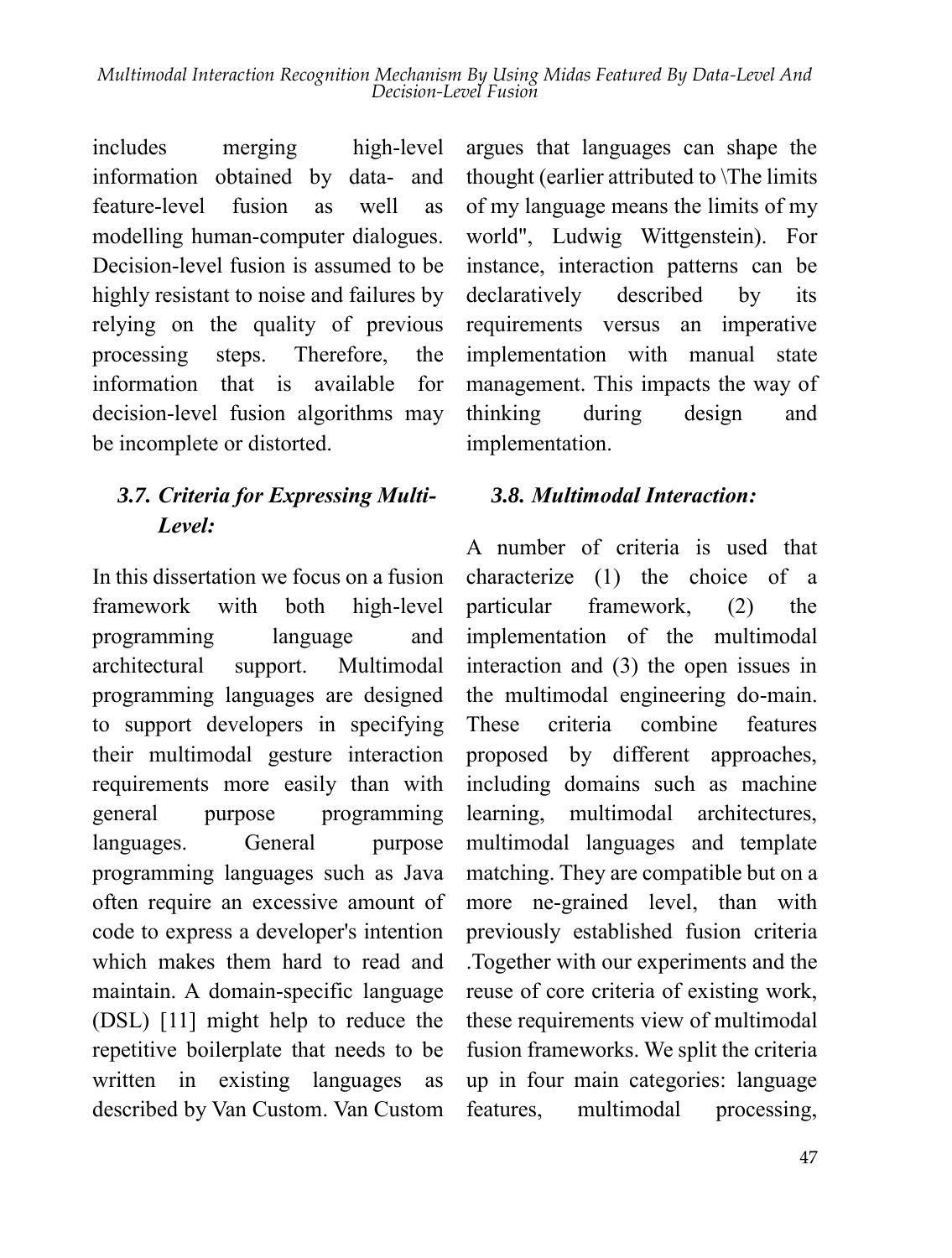multimodal and accessibility as well as tooling.

## *3.9. Criteria for Expressing Multi-Level Multimodal Fusion:*

Customization is concerned with the effort a developer faces to modify a multimodal interaction gesture specification for use in a different context. How easy is it, for example, to adapt the existing definition of an interaction when an extra condition is required or the order of events should be changed? For graphical programming toolkits, the customization aspect is broadened to how easy it is to modify the automatically generated code (if possible at all). Note that in many machine learning approaches customization is limited due to the lack of a decent external representation [9].

The integration of application information in the fusion process allows developers to inspect the application state before executing certain functionality. For instance, a multi-touch scroll gesture can only happen when both are inside the GUI region that supports scrolling, the procedure is known as Application Symbiosis

#### *3.10. Multimodal Interaction:*

Whenever a multimodal interaction is recognized, an action is typically executed. In some cases the developer may want to provide a more detailed activation policy such as trigger only once or trigger when entering and leaving a particular state. Another example is the sticky bit option that activates the gesture for a particular GUI object. A shoot-and-continue policy denotes the execution of a complete gesture followed by online gesture activation. Multimodal processing concerns impact the design of a multimodal fusion engine. For example, does the engine need to be reactive such that it executes code for every input event or can it wait for certain characteristic events?

Criteria for Expressing Multi-Level Multimodal Fusion tractions can be supported in a framework by allowing concise definitions or by providing con-struts (i.e. high-level features) that advanced callback mechanisms to monitor the progress of a larger interaction. Multimodal Interaction matches is a complex mechanism that is supported by several approaches and intentionally blocked or ignored by others.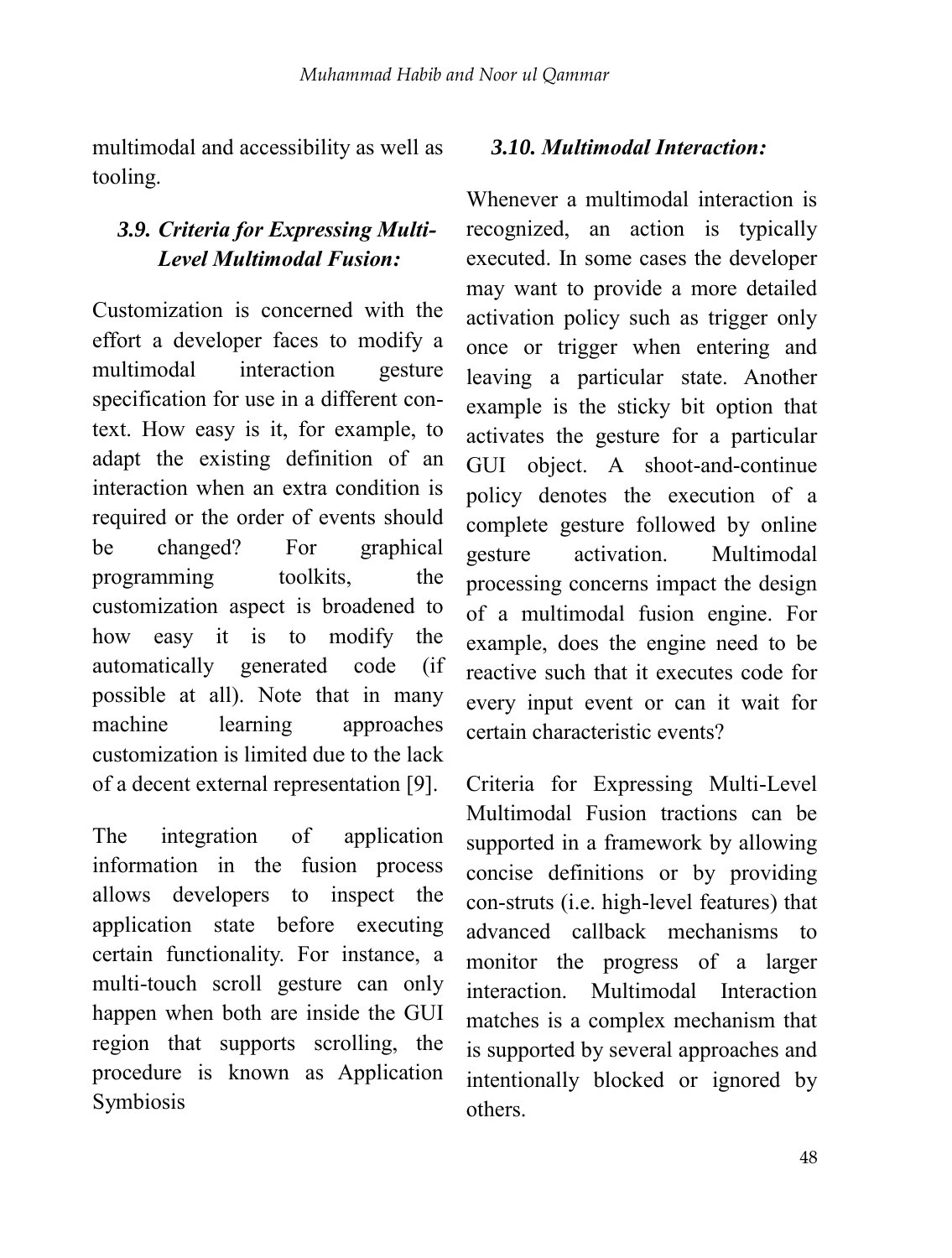#### *3.11. Segmentation:*

Typically, streams of sensor input events do not contain explicit hints about the beginning and the end of a gesture. This is known as segmentaction or gesture spotting. Segmentation gains importance given the trend towards the continuous capturing and free-air interaction in which a single event stream can contain many potential begin events. The difficulty of gesture segmentation manifests itself when one cannot know beforehand which potential begin" events should be used until a middle" or even an end" candidate event is found to form decisive gesture trajectory. It is possible that potential begin and end events can still be replaced by better future events. For instance, how does one decide when a free-air swipe right gesture begins or ends without reasoning about past (i.e. starting poses) or the future (i.e. trigger a narrow swipe right or wait for a wider swipe right gesture)? This lack of explicit begin- and end-points generates a lot of gesture candidates and increases the computational complexity.

Several approaches tackle this issue by means of a velocity heuristic with a

slack variable (i.e. a global constant by the developer) or by programming incremental processing code. Many solutions make use of a garbage gesture model to increase the accuracy of the gesture segment-action process. Other segmentation problems include the distinction of background noise versus conversations to invoke the speech recognizer at the correct time[10].

#### **4. CONCLUSION**

In this paper we presented Midas, a novel declarative language to express multimodal interaction patterns. The core idea is that developers can focus on the essential complexity of describing their interaction patterns and have to deal with less accidental complexity such as handling irrelevant events, storing intermediate state and dealing with inversion of control. Primitive entities: templates (and facts), modules, rules, attempts and functions. An input event is translated into a fact and stored in the fact base. Rules can then try to a combination of facts that matches their conditions in a reactive manner.

Modules, attempts and functions modularize the multimodal description logic into small reusable parts such that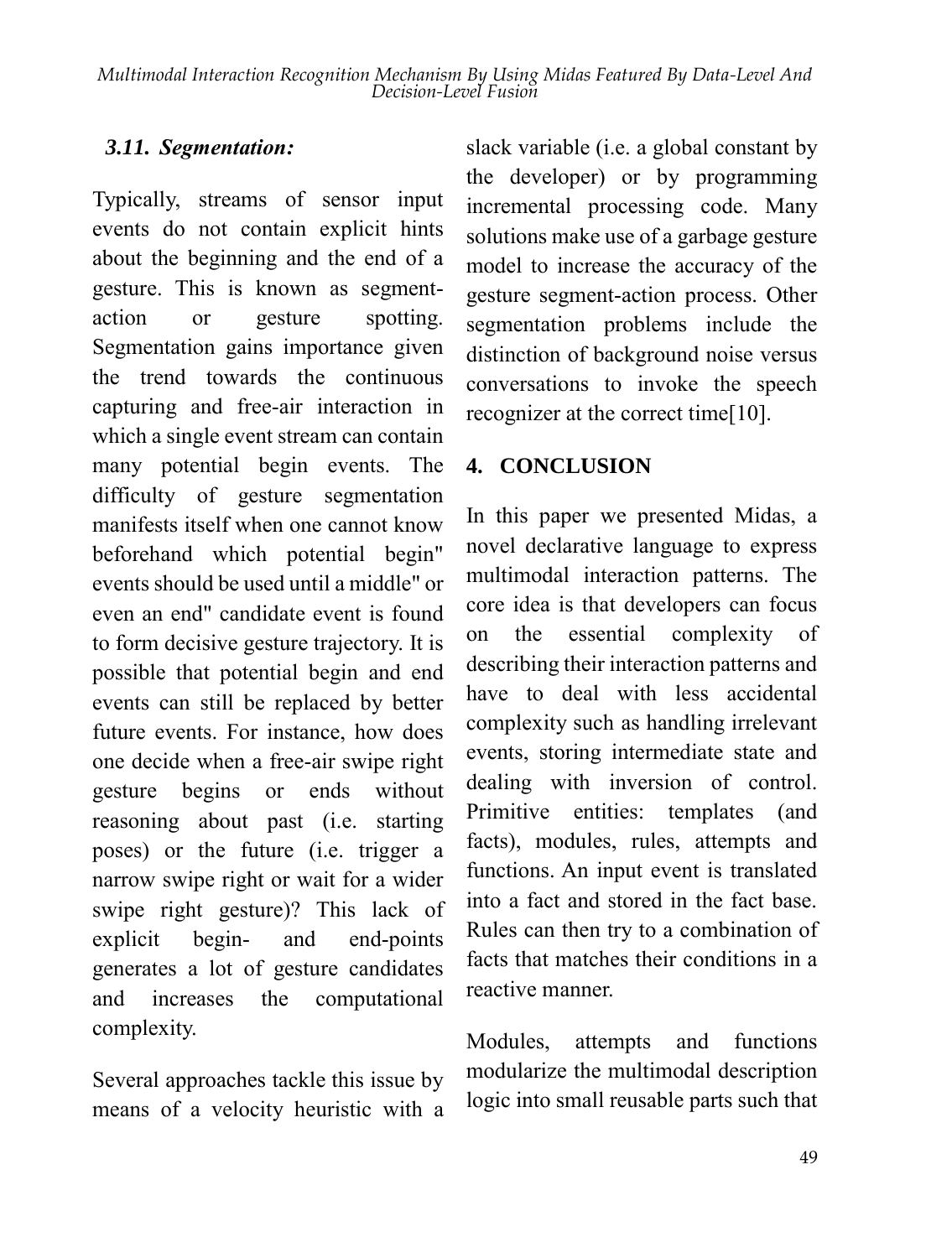they can be composed to form more complex interaction descriptions, without requiring a developer to have a deep knowledge of all particular details. We have explored how complex gestural interaction can be described in 2D and 3D space using a technique called control points .This allows developers to automatically segment candidate gestures from a continuous stream of data while retaining full expressive control over the recognition process (which is normally lost in existing machine learning-based solutions).

Furthermore, we have shown how developers can seamlessly express cross-level fusion using Midas. There is no manual chaining of composition boxes required (such as required by data stream-oriented solutions), and there is no loss of expressiveness compared to semantic differencing solutions. Additionally, shadow facts, alternating between conditions and modifiers and the application symbiosis provide adequate language constructions to integrate declarative multimodal interaction patterns with application logic.